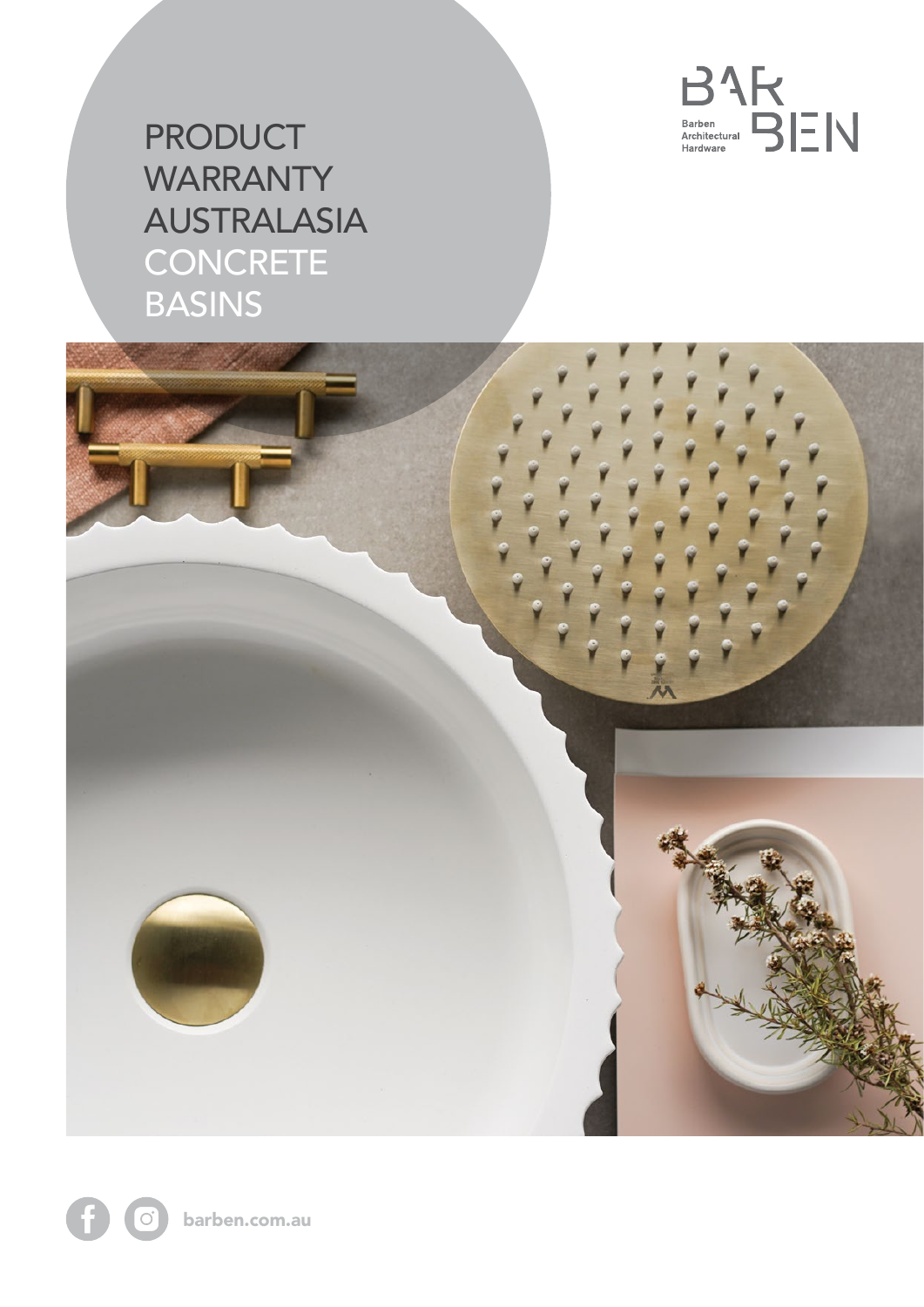Bezzoni Basins are warranted for a period of one year from the original date of purchase. Bezzoni warrants that the product will be free from manufacturing defects provided the basin is installed by a licensed installer. All basins must be inspected prior to installation to ensure it is free from damage. The warranty will be null and void where a damaged item has been installed.

## **EXCLUSIONS**

This warranty does not cover the following :

- 1. Scratches or stains
- 2. Any chemical damage
- 3. Edge chipping, surface damage caused by wear and tear, cracking due to the basin being exposed to high heat or damage caused by improper use including cracking, exposure to UV light/ direct sunlight, physical or chemical damage caused by improper care and maintenance including damage caused by cleaning with abrasive substances or implements.
- 4. Any damage that has been caused by trying to alter the form or specifications.
- 5. Incorrect installation by an unlicensed installer. Installation instructions should be followed to avoid voiding warranty. The use of a non-flexible sealant, Liquid Nails or epoxy product of any kind will void warranty and may cause the basin to crack.
- 6. If the manufacturers factory applied finish has been altered the warranty will be void.
- 7. This warranty does not cover modifications such as tiling, plumbing or flooring etc that may be necessary to repair or replace the Bezzoni Basin under its warranty.
- 8. Chipping or pinholes that have occurred during manufacture or over time of ongoing use.
- 9. This warranty is non-transferrable during the warranty period to any subsequent user/owner of the residence in which the Bezzoni Basin was originally installed.
- 10. This warranty does not cover routine maintenance and minor conditions such as stains, acid etching, revealing of pinholes and water spots that are a function of improper care and maintenance and which may be corrected by following the techniques outlined in the Care and Maintenance Guide.